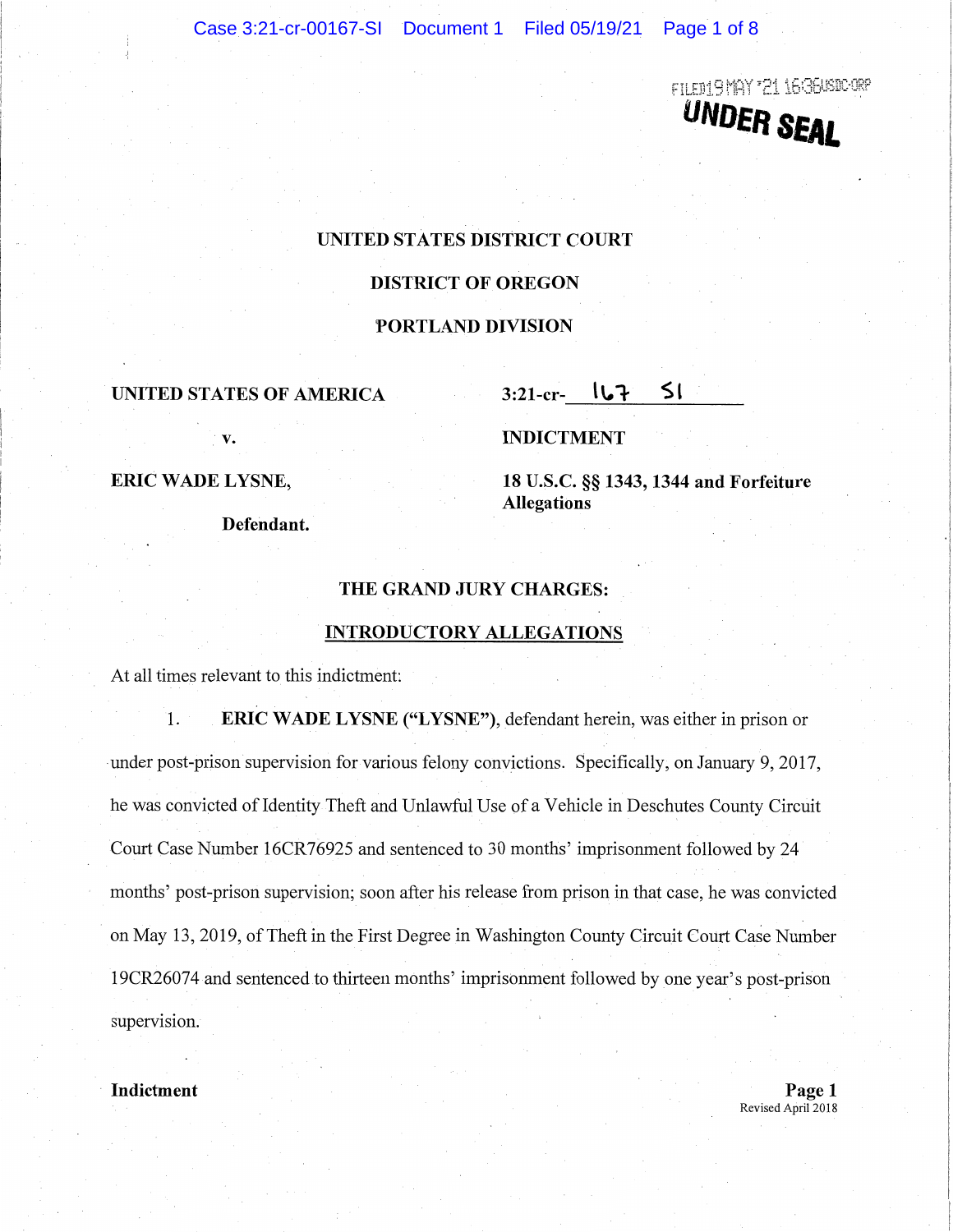## Case 3:21-cr-00167-SI Document 1 Filed 05/19/21 Page 2 of 8

2. After his release from prison in the latter case, LYSNE briefly worked at a Portland restaurant, but he began drawing unemployment benefits in early 2020.

3. The Economic Injury Disaster Loan ("EIDL") program is a Small Business Administration (SBA) program that provides low-interest financing to small businesses, renters, and homeowners affected by declared disasters.

4. On March 27, 2020, President Trump signed the Coronavirus Aid, Relief, and Economic Security (CARES) Act into law. That statute, along with the Coronavirus Preparedness and Response Supplemental Appropriations Act, authorized the SBA to provide EIDLs of up to \$2 million to eligible small businesses experiencing substantial financial disruption due to the COVID-19 pandemic. In addition, the CARES Act authorized the SBA to issue advances of up to \$10,000 to small businesses within three days of applying for an EIDL. The amount of the advance is determined by the number of employees the applicant certifies having. The advances do not have to be repaid.

5. The CARES Act also created the Paycheck Protection Program (PPP), which authorized the SBA to guarantee loans of up to  $$10,000,000$  to qualifying employers without collateral or personal guarantees from the borrowers. The Act required lenders making loans under the PPP to defer all repayment obligations for not less than six months on such loans and required borrowers to certify, among other things, that the borrowed "funds [would] be used to retain workers and maintain payroll or make mortgage payments, lease payments, and utility payments."

6. In order to obtain an EIDL or a PPP loan, an applicant must provide information about the subject business's operations, such as the date of opening, number of employees, and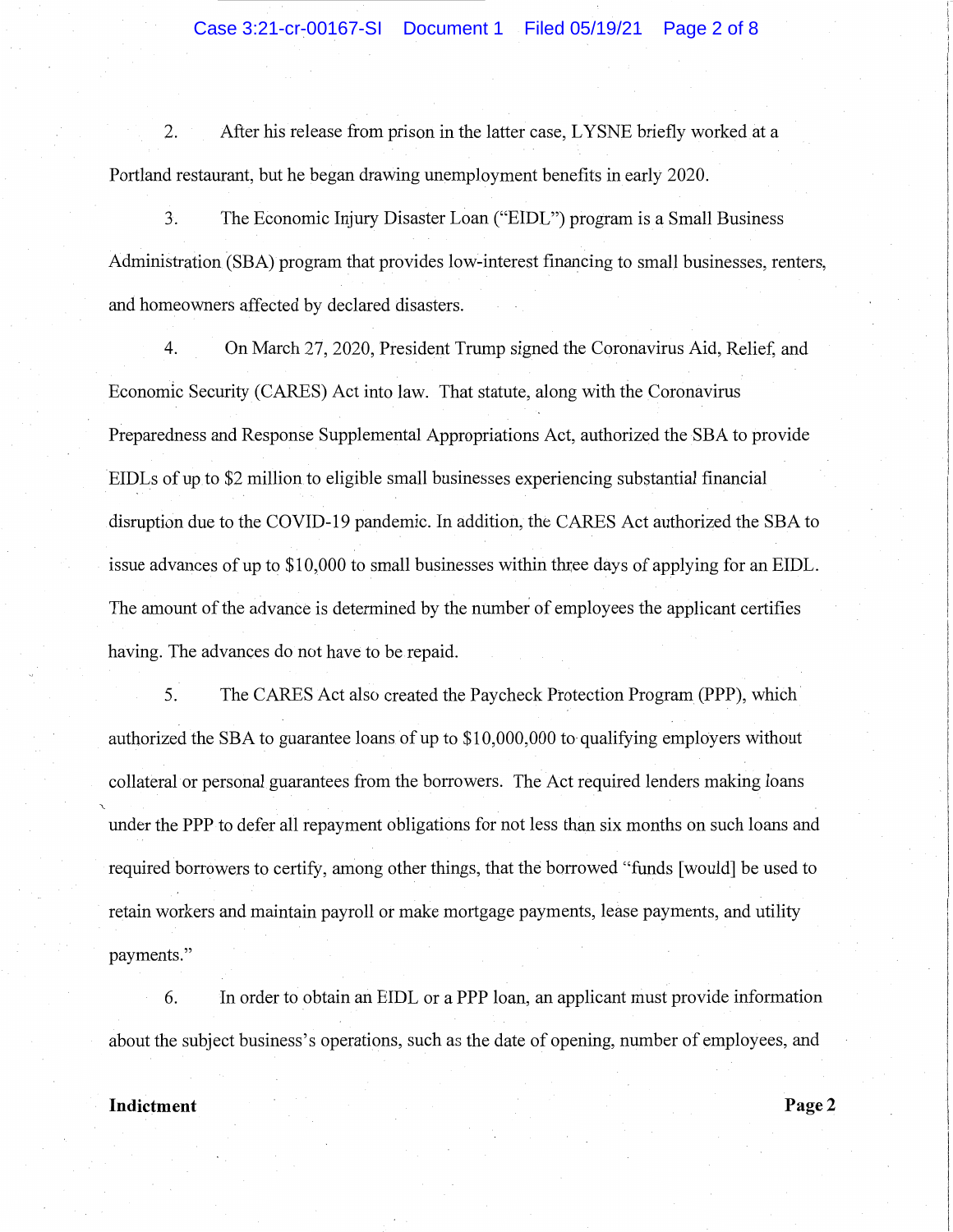## Case 3:21-cr-00167-SI Document 1 Filed 05/19/21 Page 3 of 8

past revenues. The applicant must also certify that he or she has not been convicted of a felony in the preceding five years and that all the information in the application is true and correct to the best of the applicant's knowledge.

7. Unlike **PPP** loan applications, which are submitted directly to participating lenders, EIDL applications are submitted electronically to the SBA through servers in Colorado.

# **COUNT 1 (Wire Fraud) (18 u.s.c. § 1343)**

8. The allegations in paragraphs 1 through 7 of this Indictment are incorporated as though realleged herein.

#### **THE SCHEME**

9. From not later than April 2020 and continuing through the date of this Indictment, defendant **LYSNE** devised and intended to devise a material scheme to defraud the SBA and various financial institutions and to obtain money and property by means of materially false and fraudulent pretenses, representations, and promises.

10. Specifically, **LYSNE** applied for and obtained EIDLs and **PPP** loans using false borrower information with the intent to steal and to convert the proceeds of those loans to his personal use and without any intent to repay those loans or to use the proceeds thereof for any authorized purpose.

#### **MANNER AND MEANS**

It was part of this scheme that:

11. **LYSNE** created ficitious or straw entities, including Paradigm Consulting Groups ("Paradigm"), on whose behalf he applied for and received EIDLs, EIDL advances, and PPP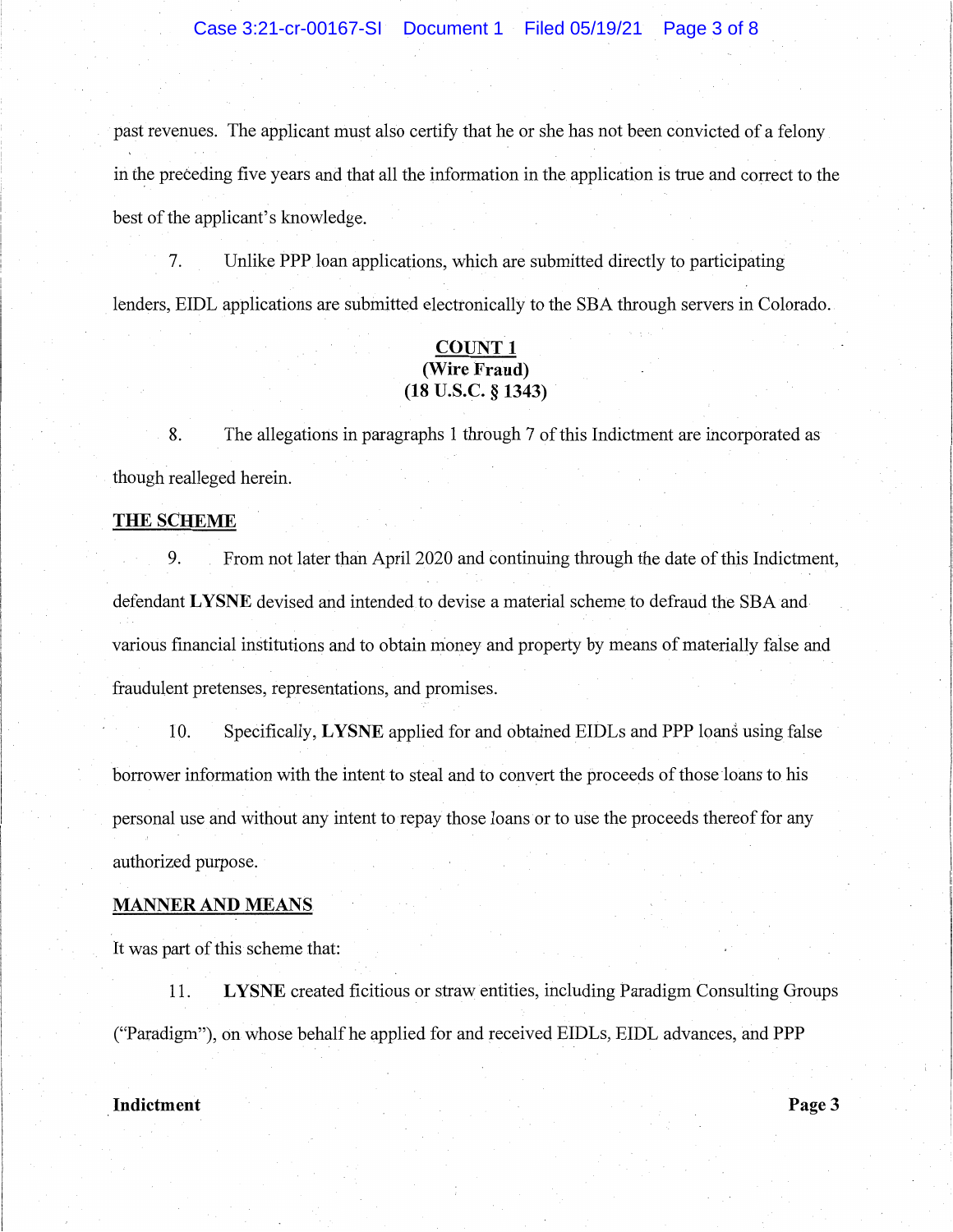## Case 3:21-cr-00167-SI Document 1 Filed 05/19/21 Page 4 of 8

loans. In order to give Paradigm the veneer of an operating employer and business, **LYSNE**  applied for and received on Paradigm's behalf an Employer Identification Number ("EIN") ending in 6220 from the Internal Revenue Service on or about April 20, 2020. **LYSNE** also registered Paradigm with the Oregon Secretary of State as an assumed busines name on or about May 29, 2020.

12. On or about May 16, 2020, **LYSNE** applied for an EIDL and a \$10,000 advance for Paradigm, which was purportedly doing business as "Paradigm Agriculture," by submitting application number 3304209987 to the SBA. The application indicated that Paradigm was started on February 15, 2018, that it employed 10 individuals in the agricultural sector, and that it realized gross revenues of \$998,725 for the year ending January 31, 2020. The application also denied that the applicant, **LYSNE,** had been the subject of felony criminal charges in the last five years. All of these representations were false.

13. On or about June 6, 2020, SBA disbursed an EIDL in the amount of \$147,400 to Paradigm through **LYSNE's** personal account number ending with the digits 7632 at OnPoint Community Credit Union in Portland, Oregon. That deposit was followed by SBA's disbursement of a \$10,000 advance to the same account on June 25, 2020.

14. · After receiving the proceeds of the EIDL and advance from SBA, **LYSNE** spent the proceeds thereof on personal expenses, including various travel bookings and extensive cash withdrawals.

15. On or aboutApril 27, 2021; **LYSNE** applied to SBA for an increase in his EIDL balance, seeking to borrow an additional \$302,600. That application remains pending as of the date of this Indictment.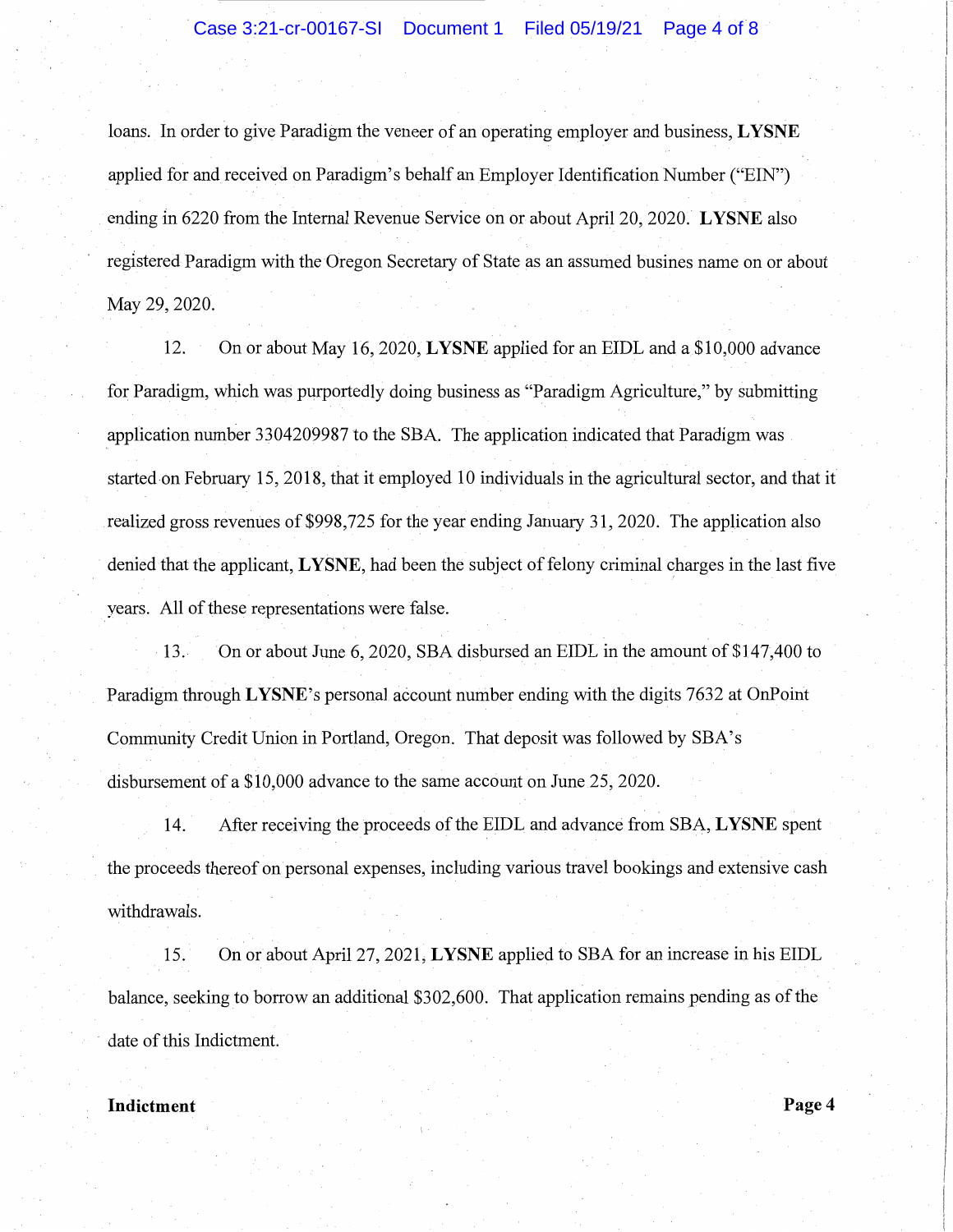#### **WIRE FRAUD**

16. On or about May 16, 2020, in the District of Oregon and elsewhere, defendant **ERIC WADE LYSNE,** for the purpose of executing the scheme to defraud described above, caused to be transmitted by means of wire communication in interstate commerce EIDL application number 3304209987 from the State of Oregon to the State of Colorado.

All in violation of Title 18, United States Code, Section 1343.

# **COUNT 2. (Bank Fraud) (18 u.s.c.** § **1344)**

17. Paragraphs 1 through 11 of this Indictment are incorporated as though realleged herein.

### **THE SCHEME**

18. From not later than April 2020 and continuing through the date of this Indictment, defendant **LYSNE** devised and intended to devise a material scheme to to obtain funds under the custody or control of various financial institutions by means of materially false and fraudulent pretenses, representations, and promises.

19. Specifically, **LYSNE** applied for and obtained PPP loans by making materially false representations about himself and the entities on whose behalf he applied.

### **MANNER AND MEANS**

It was part of the scheme that:

20. On or about May 22, 2020, defendant **LYSNE** submitted a PPP loan application (SBA Form 2483}on Paradigm's behalf for a loan of \$50,000 from Cache Valley Bank of Logan, Utah, whose deposits are insured by the Federal Deposit Insurance Corporation.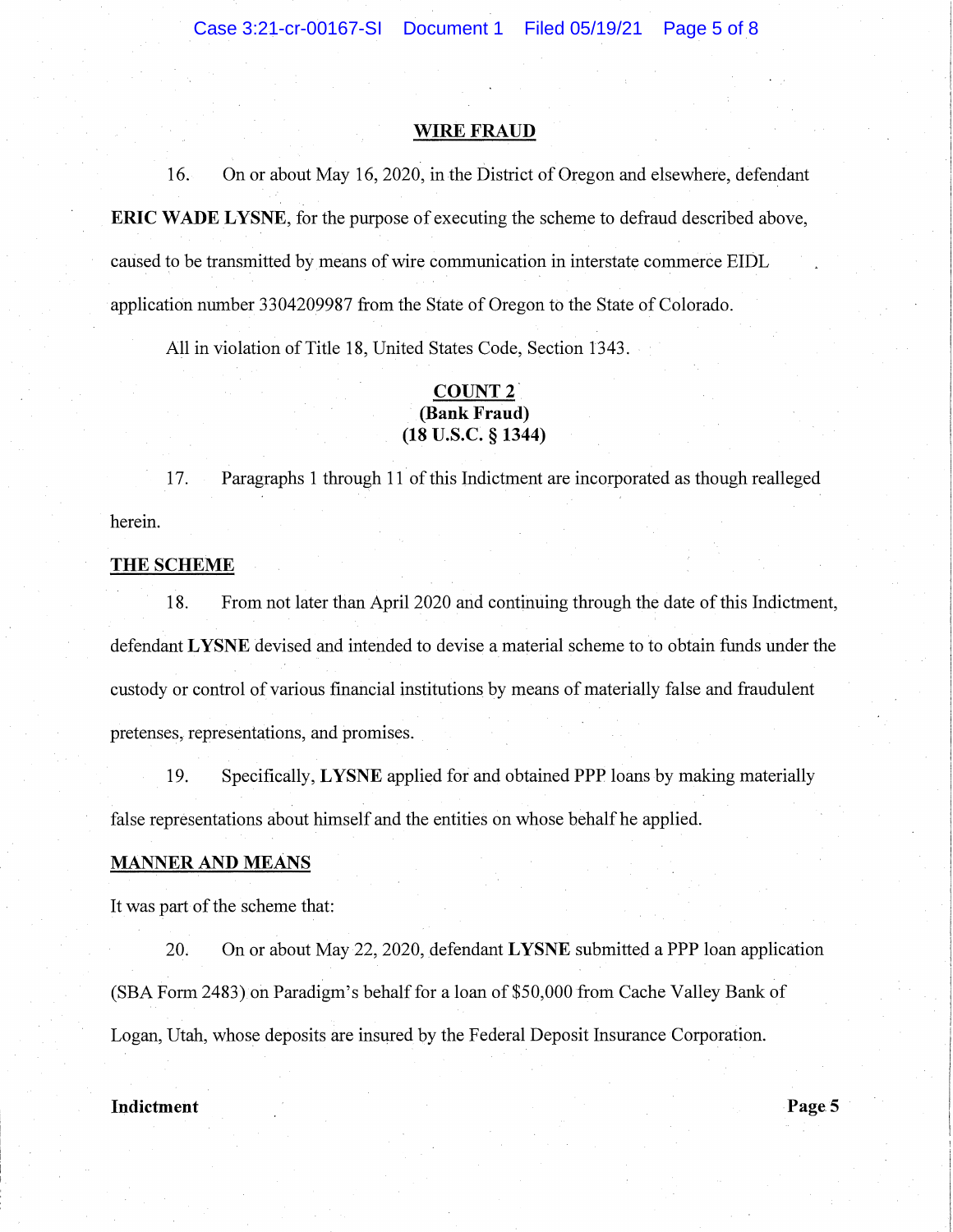21. In that application, **LYSNE** indicated; as the sole owner of Paradigm, that he had not been convicted of any felony "[w]ithin the last five years." He further represented that Paradigm employed two individuals, had an average monthly payroll of \$20,000, and had been in operation by February 15, 2020. All of these representations were false.

22. To substantiate the above-described false representations, **LYSNE** submitted to Cache Valley Bank a fraudulent IRS Form 940 ("Employer's Annual Federal Unemployment (FUTA) Tax Return") for 2019, which purported to have been executed on January 28, 2020, and falsely claimed that Paradigm had deposited \$20,000 in unemployment tax for 2019. No such return was ever filed with the IRS and no such deposits had ever been made.

23. Based in part on these fraudulent misrepresentations, Cache Valley Bank approved the above-described application in part and disbursed loan proceeds of \$27,700 to **LYSNE** on May 28, 2020.

### **BANKFRAUD**

24. On or about May 22, 2020, in the District of Oregon and elsewhere, **ERIC WADE LYSNE,** defendant herein, did execute a scheme or artifice to obtain funds under the custody or control of Cache Valley Bank, a federally insured financial institution, by means of materially fraudulent pretenses and representations, in that defendant applied for and obtained a PPP loan of \$27,700 while knowingly and willfully misrepresenting the operation and payroll of Paradigm Consulting Groups and his own criminal history.

All in violation of Title 18, United States Code, Section 1344(2).

 $11<sup>1</sup>$  $1.11$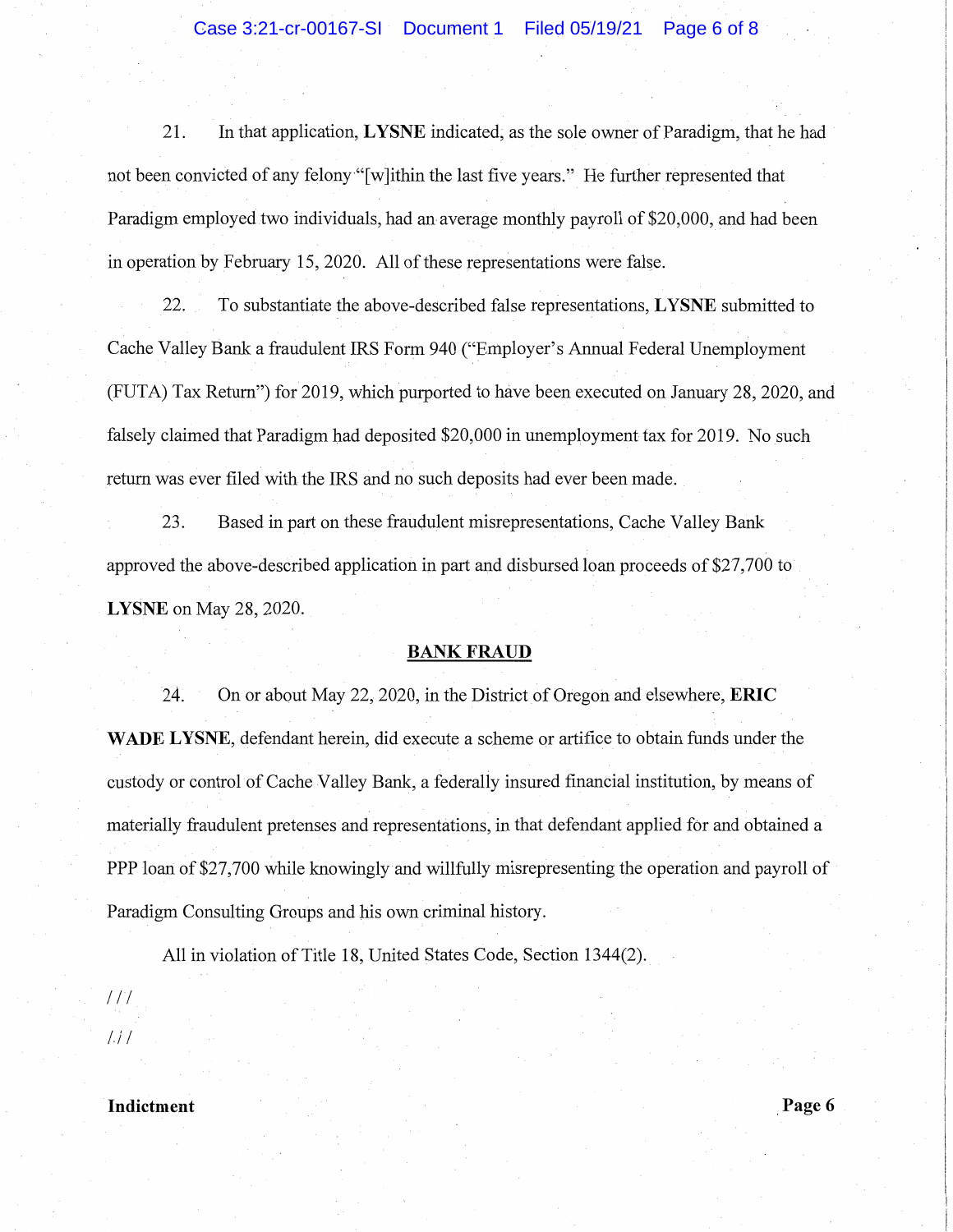## **FIRST FORFEITURE ALLEGATION**

25. Upon conviction of the wire fraud offense alleged in Count 1 of this Indictment, defendant shall forfeit to the United States pursuant to 18 U.S.C. § 982(a)(l), any and all property, real or personal, involved in or derived from said offense and all property traceable to such property, including but not limited to a money judgment for a sum of money equal to the amount of property involved in or derived from that offense.

26. If the above-described forfeitable property, as a result of any act or omission of defendant:

(a) cannot be located upon the exercise of due diligence;

(b) has been transferred or sold to, or deposited with, a third party;

( c) has been placed beyond the jurisdiction of the court;

( d) has been substantially diminished in value; or

( e) has been commingled with other property which cannot be divided without difficulty; the United States of America shall be entitled to forfeiture of substitute property pursuant to 21 U.S.C. § 853(p), as incorporated by 18 U.S.C. § 982(b).

## **SECOND FORFEITURE ALLEGATION**

27. Upon conviction of the wire fraud offense alleged in Count 1 of this Indictment, defendant shall forfeit to the United States pursuant to 18 U.S.C. § 982(a)(l), any and all property, real or personal, involved in or derived from said offense and all property traceable to such property, including but not limited to a money judgment for a sum of money equal to the amount of property involved in or derived from that offense.